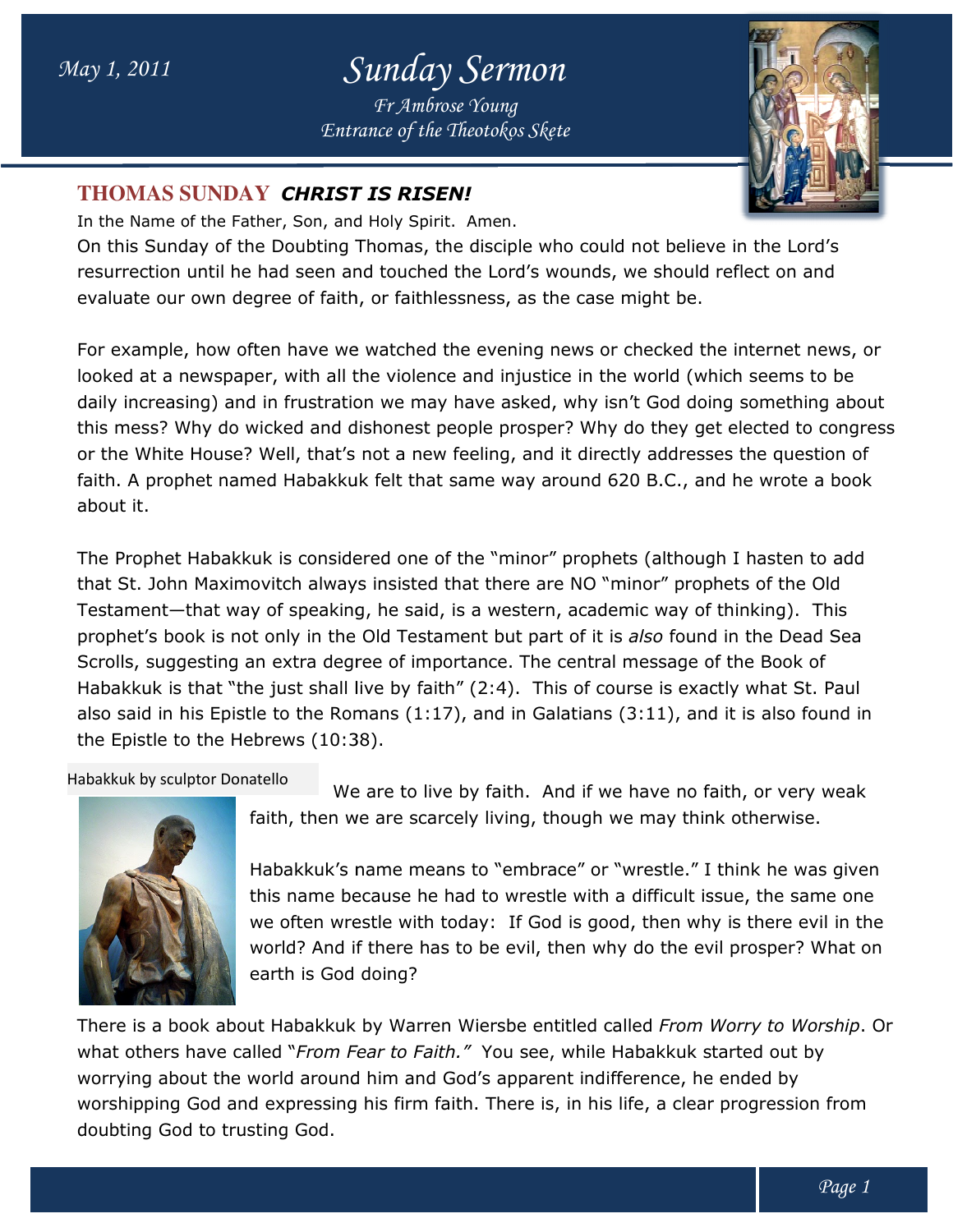## May 1, 2011 Sunday Sermon

Fr Ambrose Young Entrance of the Theotokos Skete

Habakkuk's question is like ours today: he was outraged at the violence and injustice in his world and he described it in some detail in his book. Amazingly, his description sounds very much like our culture and society today in the western world. But then he learns that the Lord God is in fact *doing something*: He's raising up a foreign army, the Babylonians, to invade and destroy Israel because of its sins! He tells Habakkuk that the Babylonians are actually much more wicked than the Jews are. He, God, will hold the Babylonians accountable for their sins, but first the Lord intends to use them for His own purposes: to purge and purify and punish Israel.

I don't think I know anyone today who hasn't been praying for our country and western civilization in general, which used to be a thorough-going Christian civilization. Sometimes it feels like God isn't paying attention to our prayers. And yet, look again at the news. Look at the rise of militant and violent Islam. Look at our collapsing economy. Think for a moment about what all of this by itself is doing to our country and to the world, and how it appears to be getting even worse.

Can we really say that God isn't answering our prayers?

This shows us something important: God always hears our prayers, but sometimes the answer is "No," and sometimes the answers He gives us aren't the answers we were wanting. And when that happens, we fall into the error of concluding that He wasn't listening to us after all. When it seems that wickedness and injustice isn't being corrected on our own schedule, we suppose that it's never going to happen. This demonstrates how weak our faith actually is, for God has revealed in the Scriptures that He is a God of truth, justice, and goodness, and that He finds sin and evil to be an abomination that cries out to heaven for vengeance. Therefore, we must endure and strengthen our weak faith with the virtue of hope, just as the prisoner of war survives only by living on his hope that he will one day escape or be liberated.

In the second chapter of the Book of Habakkuk the Lord says, "The righteous will live by faith." Faith means, first of all, "what" you believe. And then it means *acting* on what you believe, *living* according to your faith. This is why we speak of our Orthodox Faith as "a way of life"—not just something we do on Sundays, or when we have Bible study, but a faith that transforms us, from the inside out, and makes us different from the people we were when we started this walk of faith, a faith that accompanies us throughout each and every day, regardless of the task we are engaged in.